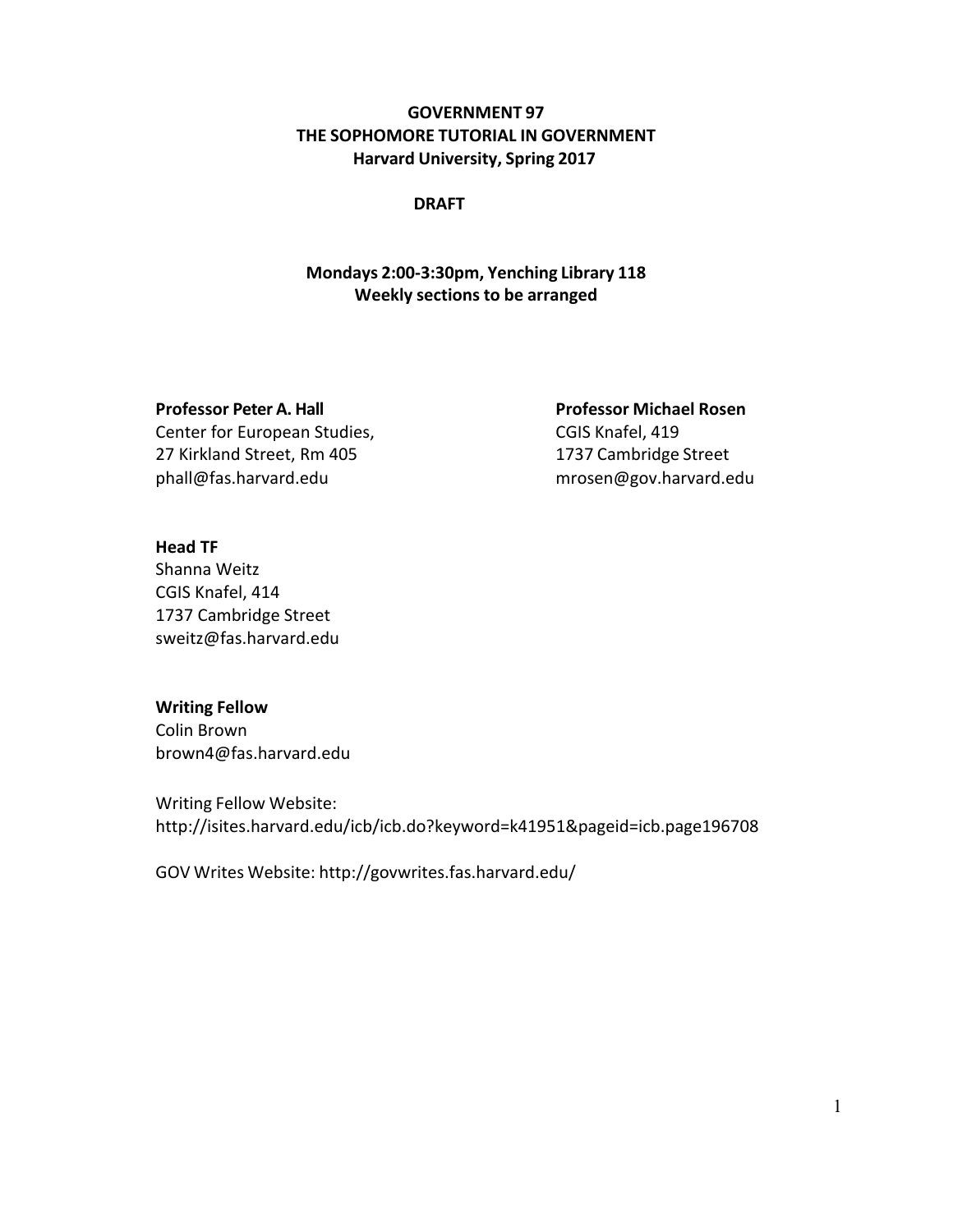### **§1. Introduction**

Welcome to Government 97! The Sophomore Tutorial is for all Government concentrators. It focuses on democracy to explore some of the problems and methods that are fundamental to the study of politics.

Democracy is central to political self-understanding across the modern world – not only in societies that see themselves as democratic but in many other societies whose lack of democracy is felt urgently by their citizens. There are many puzzling questions, however. Just what *is*  democracy? Where does the idea come from and how has it come to be such a dominating ideal in modern politics? How did democracies emerge historically and what determines whether they will remain stable? What are the mechanisms of accountability within modern, mass democracies and how effective are they? How does democracy relate to economic life, and how does democracy affect issues of war and peace? This course will introduce students not only to the theoretical and empirical debates over the study of democratic politics, but also to the diverse approaches that political science offers for understanding politics.

In looking at various issues relating to democracy, you will encounter many of the enormous range of topics and approaches that are included within the field of politics at Harvard – as well as hearing from some of the distinguished faculty members who study them. We hope that this will help you to make good choices about areas to pursue later in your studies. To that end, Government 97 also has an important advising role (more on this below).

Above all, though, the course is, as its name makes clear, a *tutorial*. That is, it is a place to meet with your peers under the direction of one of our outstanding cohort of Teaching Fellows and there develop your own skills, in reading, writing and thinking about politics. We hope that you enjoy the course and that it leaves you feeling well prepared and eager to continue your study of politics.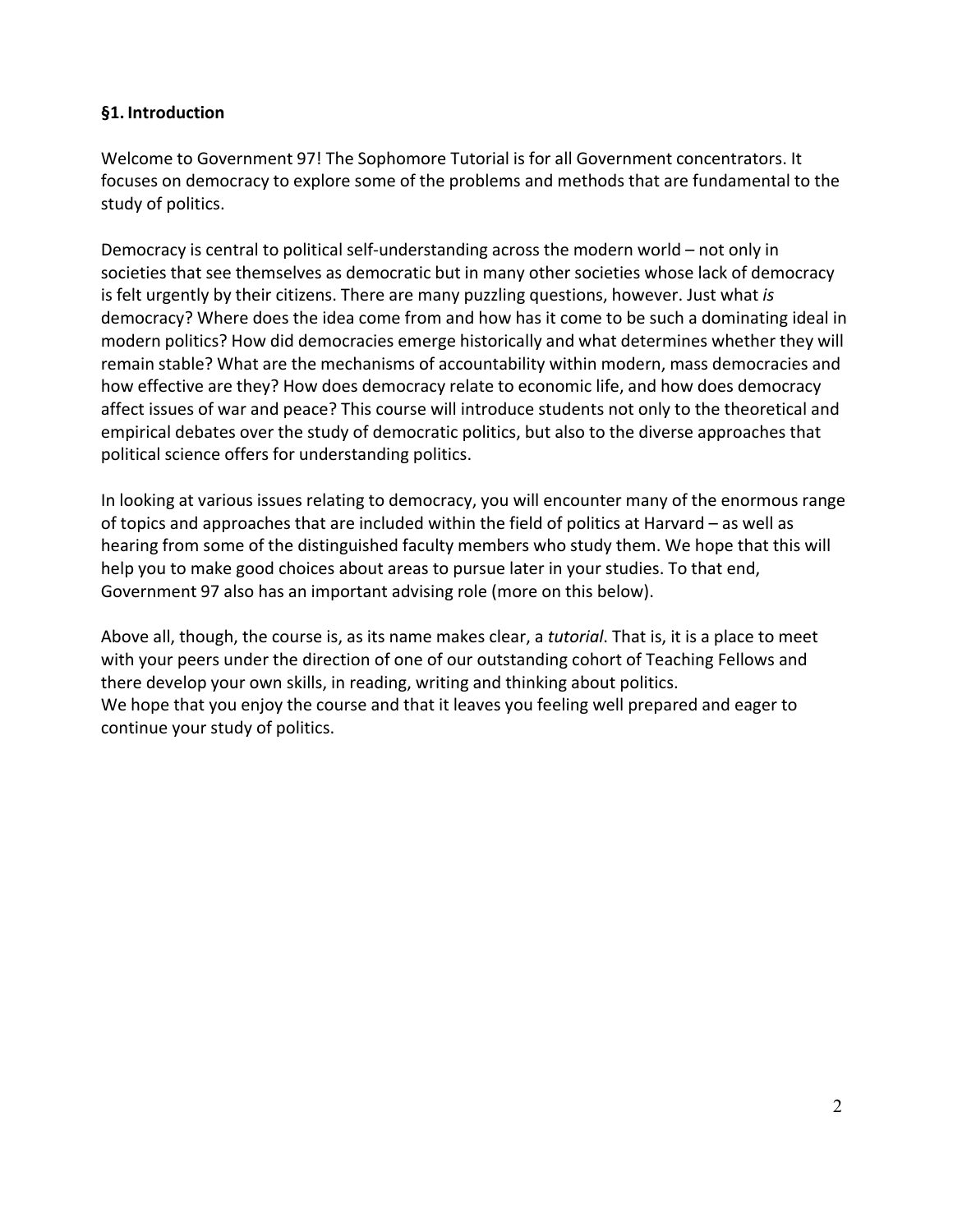### **§2. Course Policies**

#### **READINGS**

All readings are available on the course website (Harvard log-in required and only for the students enrolled in the class).

#### **WEBSITE**

The course website is a vital resource that will keep you informed of course updates and other important information. Please ensure you check the website regularly. URL: https://canvas.harvard.edu/courses/8462

### **COURSEREQUIREMENTS**

Grades in Government 97 are determined by four components:

- **Paper 1**: due February 17th (20%)
- **• Paper 2**: due April  $7<sup>th</sup>$  (25%)
- **Paper 3**: due May  $11<sup>th</sup>$  (30%)
- **Class participation** (25%)

The papers are each 7-8 pages in length and are due at 5pm on the dates listed above. The penalty for late submission will be 1/3 of a grade for each 24-hour period the paper is late (e.g. A to A- for the first period). Paper extensions must be requested in advance and are granted at the sole discretion of your TF.

The participation grade depends on weekly lecture and section attendance, contribution to weekly discussions and the quality of submitted section assignments (where applicable).

### **COLLABORATION**

Discussion and the exchange of ideas are essential to academic work. For assignments in this course, you are encouraged to consult with your classmates about your ideas. However, you must ensure that any written work you submit for evaluation is the result of your own independent work and writing, and that it reflects your own approach to the topic. You must also adhere to standard citation practices and properly cite any books, articles, websites, lectures, etc. that have helped you with your work. If you received any help with your writing (feedback on drafts, etc.), you must also acknowledge this assistance.

### **SECTIONS**

We shall organize sections (as far as possible) by house affiliation. The TFs leading your section will send e-mails well in advance advising you of the time and location of your section. You are expected to attend the section to which you are assigned and changing will only be possible in extraordinary circumstances (conflict with other courses does not count as a sufficiently compelling reason). Please contact the Head TF if there are problems with your section.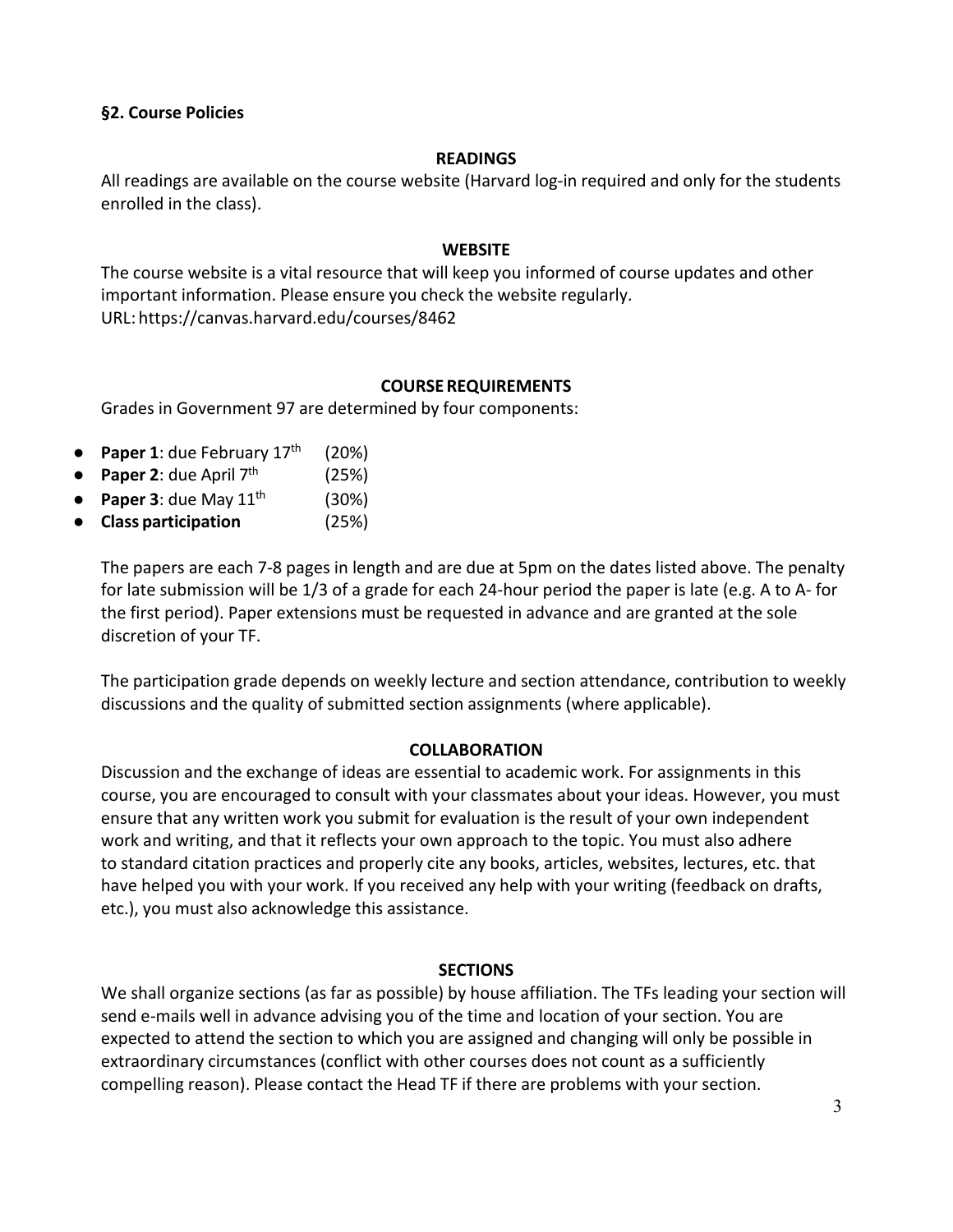## **§3. Advising**

## **Your Gov 97 Teaching Fellow (TF):**

Aside from the intellectual component of the course, there is a second, no less important, goal. This is to develop a fulfilling and supportive advising relationship between you and your TF that will continue throughout the semester and (we hope) for the remainder of your undergraduate career.

To facilitate the development of this relationship, we require that you meet with your TF at least twice and consult with him or her about your interest in Government.

- **First meeting with your TF**: first two weeks of the semester
- **Second meeting with your TF:** between April 12 and April 26

Please note that these are the minimum number of meetings. We hope that you will have many more conversations with your TF through the course of the semester and develop a foundation for a relationship that can help you throughout your time at Harvard.

## **Your House Concentration Adviser (CA)**

Many of you will already have established a connection with the Government Concentration Adviser in your house, who may have helped you fill out your "Plan of Study" and "signed you up" to the Government concentration. Because you may need advice before Gov 97 begins, and because tutorial assignments may not be entirely stable until near study card day, it is likely that your House CA will sign your study card. Here is the list of current House CAs:

| <b>Adams</b>    | Naima Green ngreen@g.harvard.edu                     |
|-----------------|------------------------------------------------------|
| Cabot           | Gabriel Katsh (non-res) katsh@post.harvard.edu       |
| <b>Currier</b>  | Gabriel Katsh katsh@post.harvard.edu                 |
| <b>Dunster</b>  | Soledad Prillaman soledadartiz@fas.harvard.edu       |
| <b>Eliot</b>    | Michael Hankinson mhankins@fas.harvard.edu           |
| <b>Kirkland</b> | Becca Goldstein (non-res) beccagoldstein36@gmail.com |
| <b>Leverett</b> | Taylor Lane taclane@post.harvard.edu                 |
| <b>Lowell</b>   | Sarah James (non-res) sarahjames@g.harvard.edu       |
| <b>Mather</b>   | Carolyn Killea ckillea@jd18.law.harvard.edu          |
| Pforzheimer     | Gabriel Katsh (non-res) katsh@post.harvard.edu       |
| Quincy          | Rush Doshi rdoshi@g.harvard.edu                      |
| Winthrop        | Aaron Watanabe awatanabe@g.harvard.edu               |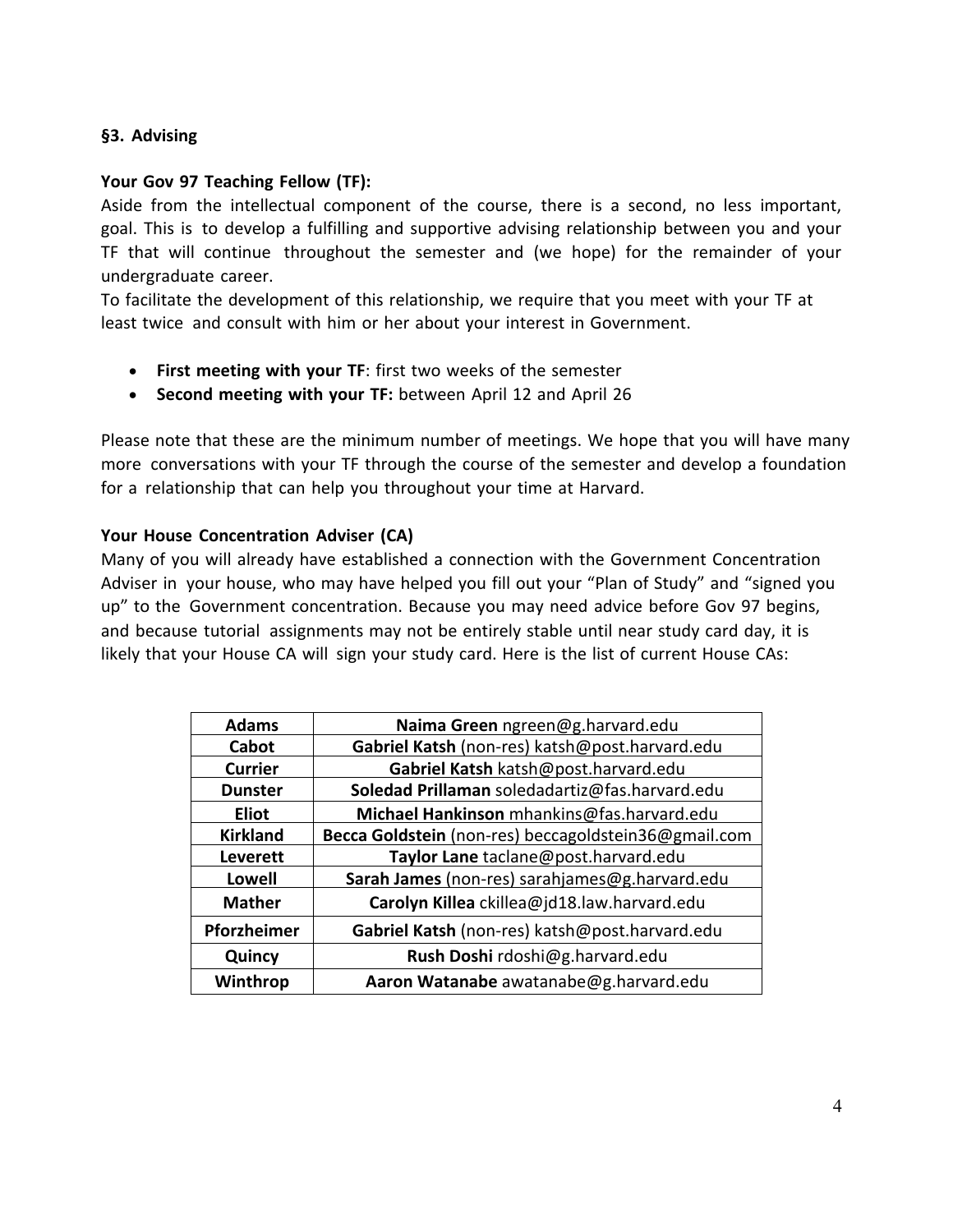### **Advice from Faculty**

Gov 97 is designed to introduce you to several distinguished faculty in the Government Department, whose research touches on the themes of the course. They, as well as the Course Heads, are all eager to discuss matters further with you during office hours. In addition, the "New Concentrator Questionnaire" form that you submit will be used to match you (as much as possible) with a faculty member who will reach out to you sometime during the spring for a conversation to discuss mutual interests in politics and political science.

Please note that Faculty members in Government do not have a technical advising function, i.e., they are not responsible for signing study cards or other forms, explaining requirements, or meeting regularly with students about course selection, etc. **Thus, the faculty member who emails you for a faculty conversation is not your faculty "adviser."** Nevertheless, we encourage undergraduates to discuss their substantive and research interests with faculty during office hours and to seek faculty advice about how the study of politics can inform their research and career goals. This initial conversation is only one way of encouraging meaningful connections between undergraduates and faculty. (Others are taking a Gov 94 seminar or perhaps a 92r research assistantship for credit.)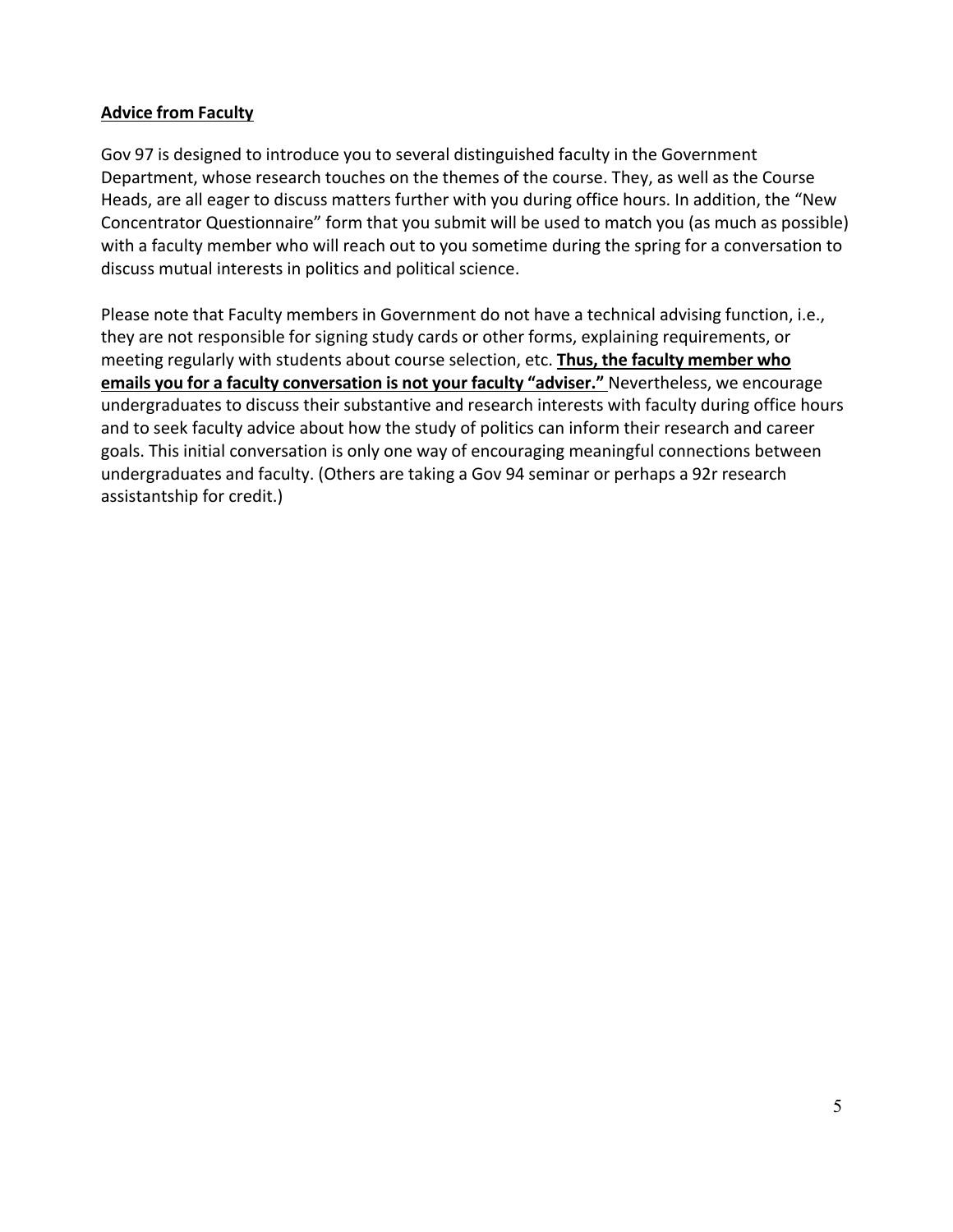## **January 23: Why democracy? (Week 1)**

*Michael Rosen*

- Adams, John. "Marchamont Nedham. The Right Constitution of a Commonwealth Examined." In T*he Works of John Adams, Second President of the United States: with a Life of the Author, Notes and Illustrations, by his Grandson Charles Francis Adams.* Boston: Little, Brown and Co., 1856. 10 volumes. Vol. 6. (Extracts).
- Burke, Edmund. "Speech to the Electors of Bristol." In *Select Works of Edmund Burke: A New Imprint of the Payne Edition*. Indianapolis: Liberty Fund, 1999. Vol. 4. Read from: "I am sorry I cannot conclude …" to the end. (Extracts).
- Dworkin, Ronald. *Sovereign Virtue: the Theory and Practice of Equality*, 184- 203*.* Cambridge: Harvard University Press, 2000.
- Taylor, Charles. "Democratic Exclusion (and its Remedies?)." *Eurozine*, February 21, 2002. Available online: http://www.eurozine.com/articles/2002-02-21-taylor-en.html
- Hirschman, Albert. *Exit, Voice and Loyalty.* Cambridge, MA: Harvard U.P., 1970. Ch. 3, Voice, pp.30-43; Ch.4 A Special Difficulty in Combining Voice and Exit, pp.44-54; Ch.6 On Spatial Duopoly and the Dynamics of Two-Party Systems, pp.62-75.
- Richard Hofstadter, "The Paranoid Style in American Politics" *Harper's Magazine* (Nov 1964).
- Francis Fukuyama, "The End of History," *National Interest* (Summer 1989).

## **January 30: Democracy Ancient and Modern (Week 2)**

*Danielle Allen*

- Pericles, "Funeral Oration", http://hrlibrary.umn.edu/education/thucydides.html
- Aristotle, *Politics*, Book I Ch. 1, 2,12; Book III Ch. 1, 7 to 13, 15; Book IV Ch. 1, 2
- Benjamin Constant, "The Liberty of the Ancients Compared with that of the Moderns" (1819).http://www.indiana.edu/~b356/texts/Constant.htm
- American Declaration of Independence: http://avalon.law.yale.edu/18th\_century/declare.asp DO NOT USE THE NATIONAL ARCHIVES' TEXT TRANSCRIPTION OF THE DECLARATION
- Federalist Papers #10, 14, 39, 63, http://avalon.law.yale.edu/subject\_menus/fed.asp
- Alexander Hamilton, New York Ratifying Convention,. Notes for Speech of July 12, [12 July 1788]," *Founders Online,*National Archives, last modified October 5, 2016, http://founders.archives.gov/documents/Hamilton/01-05-02-0012-0060
- French, Declaration of the Rights of Man and Citizen, http://avalon.law.yale.edu/18th\_century/rightsof.asp
- Purna Swaraj (Indian Declaration of Independence)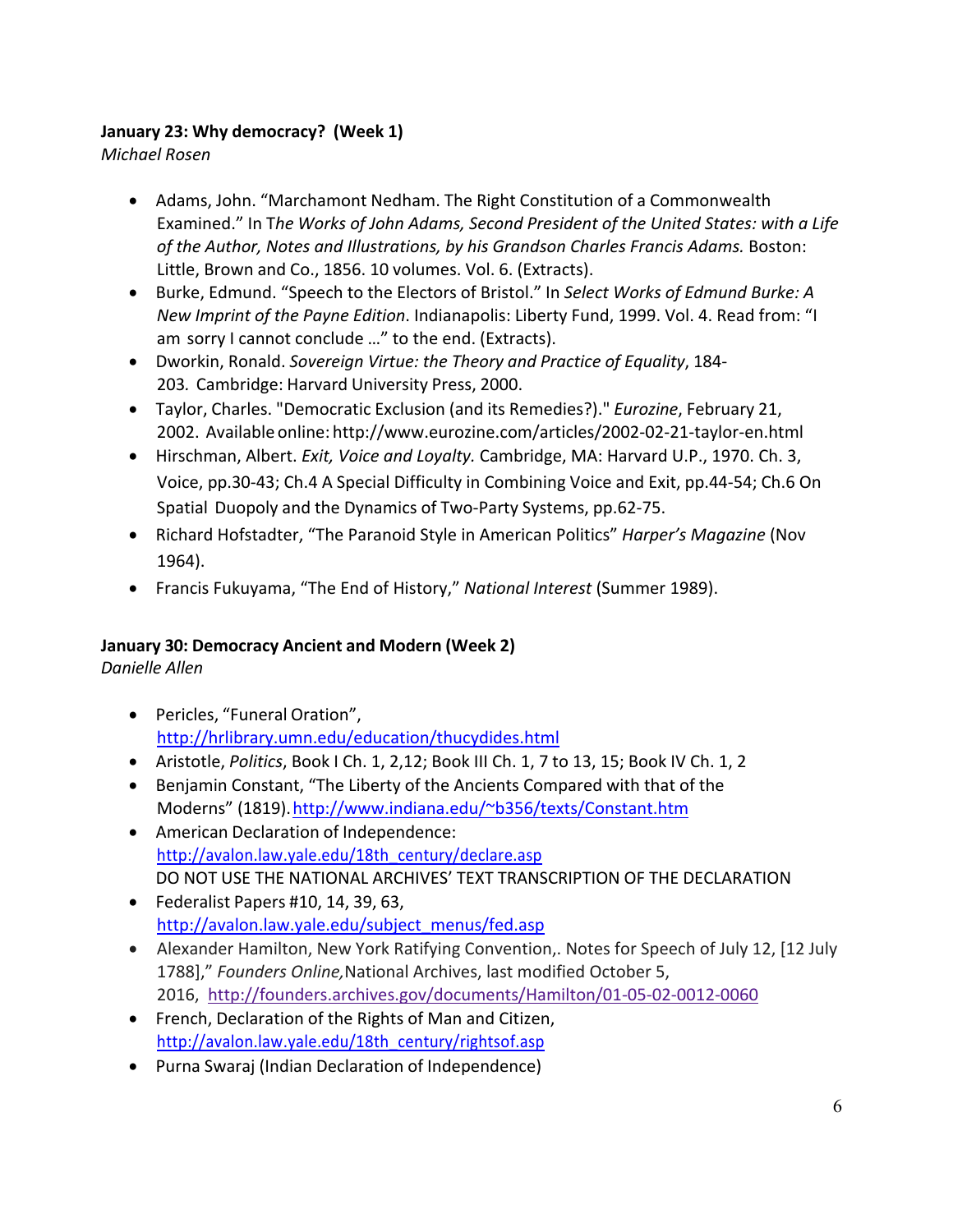http://www.indiaofthepast.org/contribute-memories/read-contributions/majorevents-pre-1950/283-purna-swaraj-the-demand-for-full-independence-26-january-1930-

• UN Declaration of Human Rights, http://www.un.org/en/universal-declaration-humanrights/

## **February 6: Democracy, Rights, and Courts (Week 3)**

*Eric Beerbohm* 

- U.S. Constitution, Article 3: https://www.law.cornell.edu/constitution/articleiii
- The Bill of Rights
- Hamilton, *Federalist Papers #78 ,* http://avalon.law.yale.edu/subject\_menus/fed.asp
- Alexander M. Bickel, The Least Dangerous Branch: The Supreme Court at the Bar of Politics (1962), pp. 16-38.
- Jeremy Waldron, "The Core of the Case Against Judicial Review," 115 Yale L.J. 1346 (2006), pp. 1348-58, 1379-86, 1390-1401
- Christopher Eisgruber, "Judicial Review and Democratic Legitimacy" (Constitutional Self-Government, pp. 46-78)
- Wisconsin v. Yoder (1972): https://www.law.cornell.edu/supremecourt/text/406/205
- Birth Control At The Supreme Court: Does Free Coverage Violate Religious Freedom?: http://www.npr.org/2016/03/23/471003272/birth-control-at-the-supreme-court-does-freecoverage-violate-religious-freedom
- Oral Argument, Zubik v. Burwell (listen until 22:22): https://www.oyez.org/cases/2015/14- 1418

## **\*\*First paper assigned**

## **February 13: Representation: Of Whom and How? (Week 4)**

*Daniel Smith* 

- Federalist Papers #35, 57, 62, http://avalon.law.yale.edu/subject\_menus/fed.asp
- Hanna F. Pitkin (1967). *The Concept of Representation*. Berkeley, CA: University of California Press. Ch. 1.
- David J. Samuels and Matthew S. Shugart (2010). *Presidents, Parties and Prime Ministers*. Cambridge: Cambridge University Press, Ch. 2-3.
- G. Bingham Powell, Jr. (2000). "Political Representation in Comparative Politics." *Annual Review of Political Science*, 7: 273-96.
- John M. Carey and Matthew S. Shugart (1995). "Incentives to Cultivate a Personal Vote: A Rank Ordering of Electoral Formulas." *Electoral Studies*, 14(4): 417-440.
- Gilens, M., & Page, B. I. (2014). Testing theories of American politics: Elites, interest groups, and average citizens*. Perspectives on politics*, 12(03), 564-581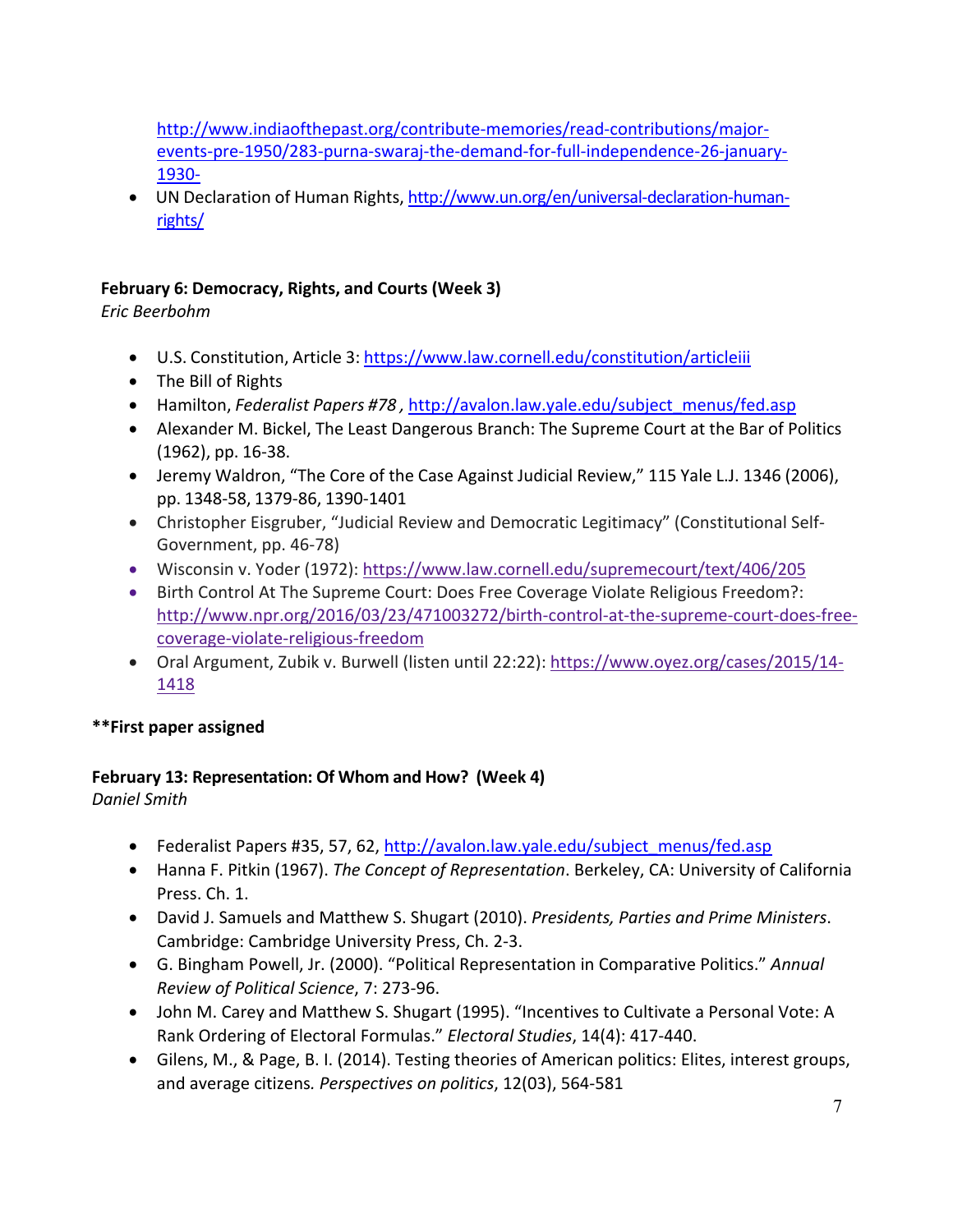• (optional) Jennifer L. Lawless (2015). "Female Candidates and Legislators." *Annual Review of Political Science*, 18:349-66.

## **February 27: Accountability (Week 5)**

Daniel Carpenter

- Federalist Papers #72, http://avalon.law.yale.edu/subject\_menus/fed.asp
- Larry Bartels, *Unequal Democracy* (Princeton U.P., 2008): Ch. 1 "The New Gilded Age" (excerpts), Ch. 4 "Partisan Biases in Economic Accountability", Ch. 6 "Homer Gets a Tax Cut."
- James Fearon, "Electoral Accountability and the Control of Politicians: Selecting Good Types versus Sanctioning Poor Performance", in *Democracy, Accountability, and Representation*
- Larry Diamond, *The Spirit of Democracy* (Times Books, 2008): Ch. 13 "Making Democracies Work", pp. 303-13 "Creating Horizontal Accountability"
- Dennis Thompson, "Bureaucracy and Democracy" in *Restoring Responsibility* (Cambridge U.P., 2005).
- Lily Tsai, "Solidary Groups, Informal Accountability and Local Public Goods Provision," *American Political Science Review* 101:2: (*M*ay 2007): 355-72.
- *Optional for those especially interested in the subject*: Maggie McKinley, "Lobbying and the Petition Clause," *Stanford Law Review* 68 (May2016): 1131-1205.

## **March 6: Democracy and Minorities: Problems of Exclusion (Week 6)**

*Tommie Shelby, Danielle Allen, Ryan Enos*

- Hannah Arendt. *The Origins of Totalitarianism*, "The Perplexities of the Rights of Man," Part II, Chapter 9: pp. 290-302 Harcourt edition.
- Judith Shklar, *American Citizenship: The Quest for Inclusion*, (Harvard U.P., 1991): "Voting" pp. 38-61 and "Earning," pp. 70-99.
- Michael Walzer, "Membership" in *Spheres of Justice* (Basic Books, 1983)
- Susan Okin, "Is Multiculturalism Bad for Women?" *Boston Review*, October/ November 1997.
- Samuel Huntington, "The Hispanic Challenge," in *Foreign Affairs*
- Jack Citrin et al responses in *Perspectives on Politics*
- Jytte Klausen, *The Islamic Challenge*, (Oxford U.P., 2005): Ch. 2 and 5.
- Tommy Shelby, *Dark Ghettos* (selections)
- Elizabeth Anderson, *The Imperative of Integration* (selections) xx

## **March 20: Capitalism and Democracy (Week 7)**

*Peter A. Hall*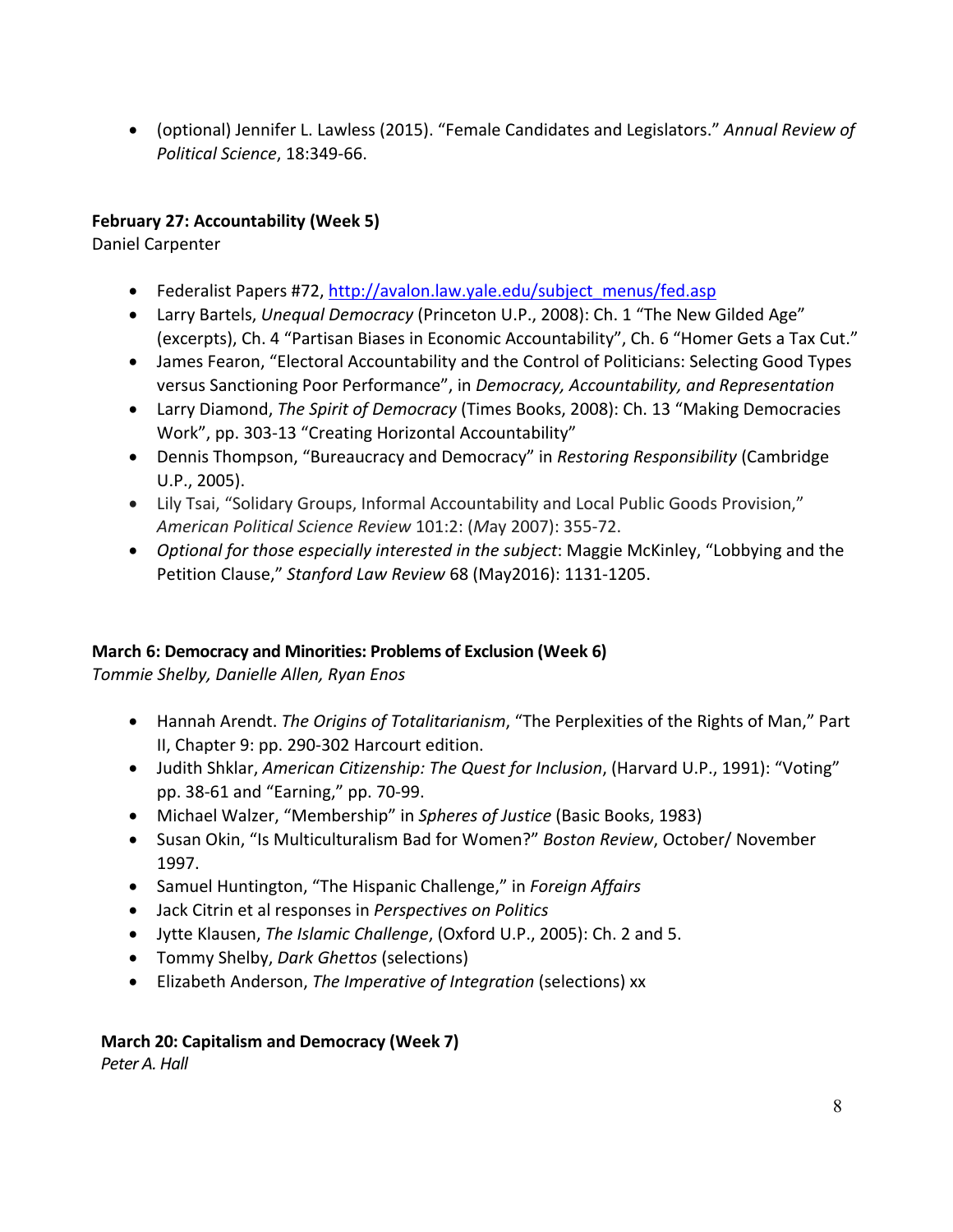- Friedman, Milton. "The Relation between Economic Freedom and Political Freedom." In *Capitalism and Freedom*, 7-12. Chicago: University of Chicago Press, 1962.
- Lindblom, Charles. "The Market as Prison." *Journal of Politics* 44, no. 2 (1982): 324-36.
- Marshall, T. H. "Citizenship and Social Class." In *Class, Citizenship and Social Development*, 71-134. Chicago: University of Chicago Press, 1977.
- Wolfgang Merkel, "Is Capitalism Compatible with Democracy?" *Zeitschrift für Vergleichende Politikwissenschaft* 8:2 (2014): 109-28.
- Peter A. Hall, "The Political Origins of Our Economic Discontents: Contemporary Adjustment Problems in Historical Perspective." In *Politics in the New Hard Times: The Great Recession in Comparative Perspective*, eds. Miles Kahler and David Lake. Ithaca: Cornell University Press 2013: 129-149.

## **March 27: Democracy and New Technologies (Week 8)**

*Latanya Sweeney*

- Sunstein, Cass. 2008. "Neither Hayek nor Habermas." *Public Choice*, 134: 87-95
- Diamond, Larry. 2010 (July). "Liberation Technology." *Journal of Democracy* 21, 3: 69-83
- Garrett, R. K. 2006. "Protest in an Information Society: A Review of Literature on Social Movements and New ICTs." *Information, Communication & Society*, 9, 2: 202-224
- Evgeny Morozov. 2011. *The Net Delusion: The Dark Side of the Internet*. Washington: Public Affairs Press. Introduction and Chapters 6, 7 and 8.
- King, Gary, Jennifer Pan, and Margaret E Roberts. 2014. Reverse-engineering censorship in China: Randomized experimentation and participant observation, *Science* 345, No. 6199: 1- 10.
- Sweeney, Latanya. Discrimination in Online Ad Delivery. *Communications of the ACM*, Vol. 56 No. 5, Pages 44-54.
- Sweeney, Latanya. Online Ads Roll the Dice. Tech@FTC Blog of the Chief Technology Officer.https://www.ftc.gov/news-events/blogs/techftc/2014/09/online-ads-roll-dice

## **\*\*Second paper assigned**

## **April 3: Democratization and persistent authoritarianism: The Case of the Middle East (Week 9)** *Melani Cammett*

.

- Eva Bellin, "The Robustness of Authoritarianism in the Middle East," *Comparative Politics*, Vol. 36: No. 2 (2004), pp. 139-157.
- Larry Diamond, "Why Are There No Arab Democracies?" *Journal of Democracy*, Vol. 21: No. 1 (2010), pp. 93-104.
- Michael Ross, *The Oil Curse: How Petroleum Wealth Shapes the Development of Nations*. Princeton: Princeton University Press 2012. Chapter 3.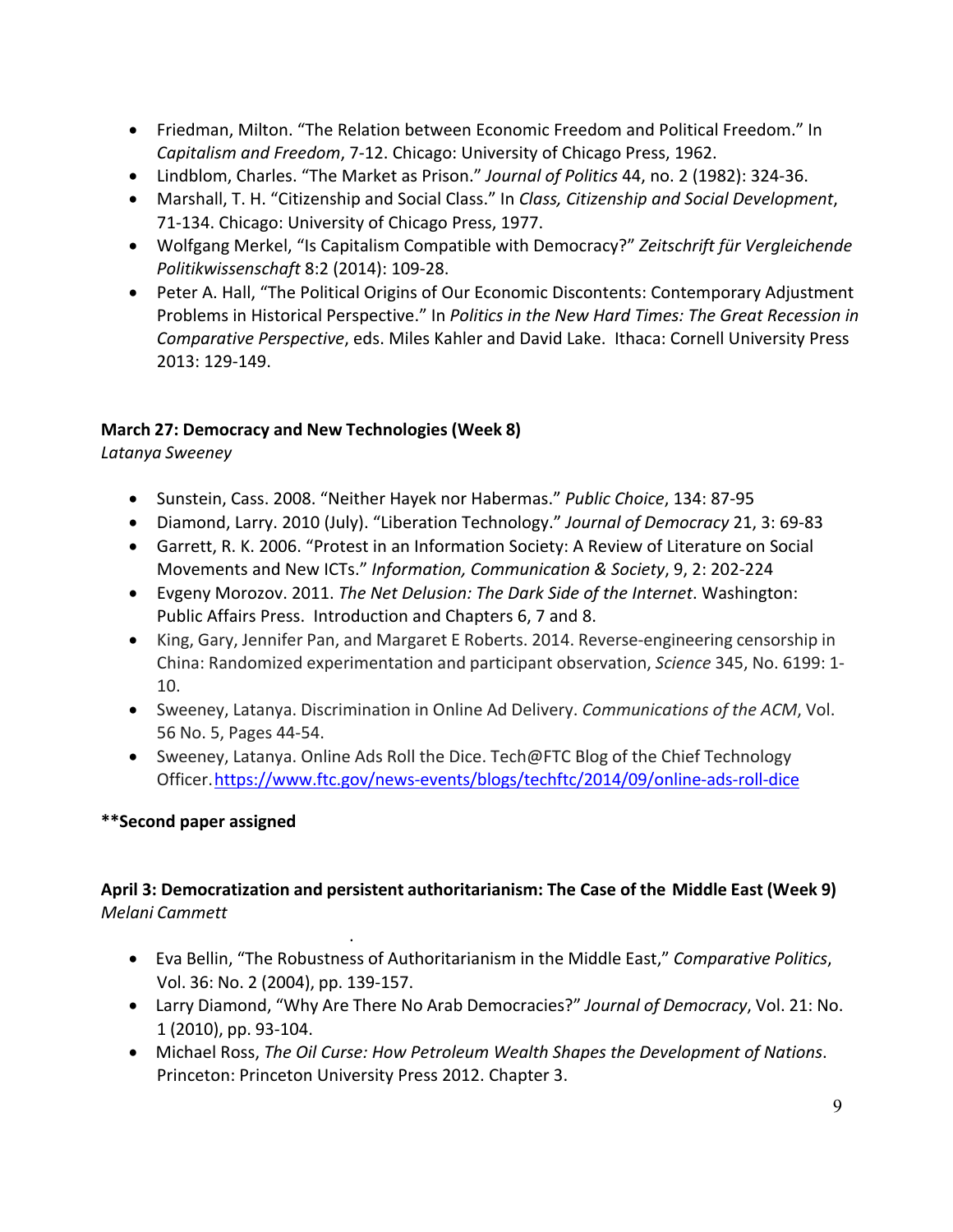- Sean Yom, *From Resilience to Revolution: How Foreign Interventions Destabilize the Middle East*. NY: Columbia University Press, Chapters 1 and 2.
- Brownlee, Jason, Tarek Masoud and Andrew Reynolds. 2015. "From Dynamic Events to Deep Causes: Outcomes and Explanations for the Arab Spring," *Middle East Law and Governance* 7:1: 3-15.

## **April 10: Democracy and War (Week 10)**

*Iain Johnston*

- Russett, Bruce. *Grasping the Democratic Peace: Principles for a Post Cold War World*, 3-42. Princeton: Princeton University Press, 1993. (Skim Chapter 1; read Chapter 2 for its hypotheses.)
- Rosato, Sebastian. "The Flawed Logic of Democratic Peace Theory." *American Political Science Review* 97, no. 4 (2003): 585–602.
- Jarrod Hayes, "The democratic peace and the new evolution of an old idea" *European Journal of International Relations* 81(4) (2012) pp. 767-791.
- Michael Tomz and Jessica Weeks, "Public Opinion and the Democratic Peace", *American Political Science Review* 107:4 (2013), pp. 849-865.

# **April 17: Does Globalization Advance or Threaten Democracy? (Week 11)**

*Jeffry Frieden* 

- Dani Rodrik, *The Globalization Paradox: Democracy and the Future of the World Economy*, W.W. Norton, 2011, Chapter 9, pp. 184-206 ("The Political Trilemma of the World Economy")
- Arthur Stein, 2016. "The Great Trilemma: Are Globalization, Democracy and Sovereignty Compatible," *International Theory* 8:2: 297-340.
- Jeffry Frieden. "Will Global Capitalism Fall Again?" *Bruegel Essay and Lecture Series.* 2006
- Helen V. Milner and Bumba Mukherejee. 2009. "Democratization and Economic Globalization," *Annual Review of Political Science* 12: 163-81.
- Robert O. Keohane, Stephen Macedo and Andrew Moravcsik, "Democracy-Enhancing Multilaterialism," *International Organization* 63:1: 1-31.
- *Optional for those especially interested in the subject*: Barry Eichengreen and David LeBlang, "Democracy and Globalization," *Economics and Politics* 203:3 (Nov 2008): 289-334.

## **April 24: Challenges for Democracy, Alternatives to Democracy (Week 12)**

*Yuhua Wang, Jorge Dominguez, Gwyneth McClendon* 

• Perry, Elizabeth. "Chinese Conceptions of Rights: From Mencius to Mao to Now." *Perspectives on Politics* 6, no. 1 (2008): 37-50.